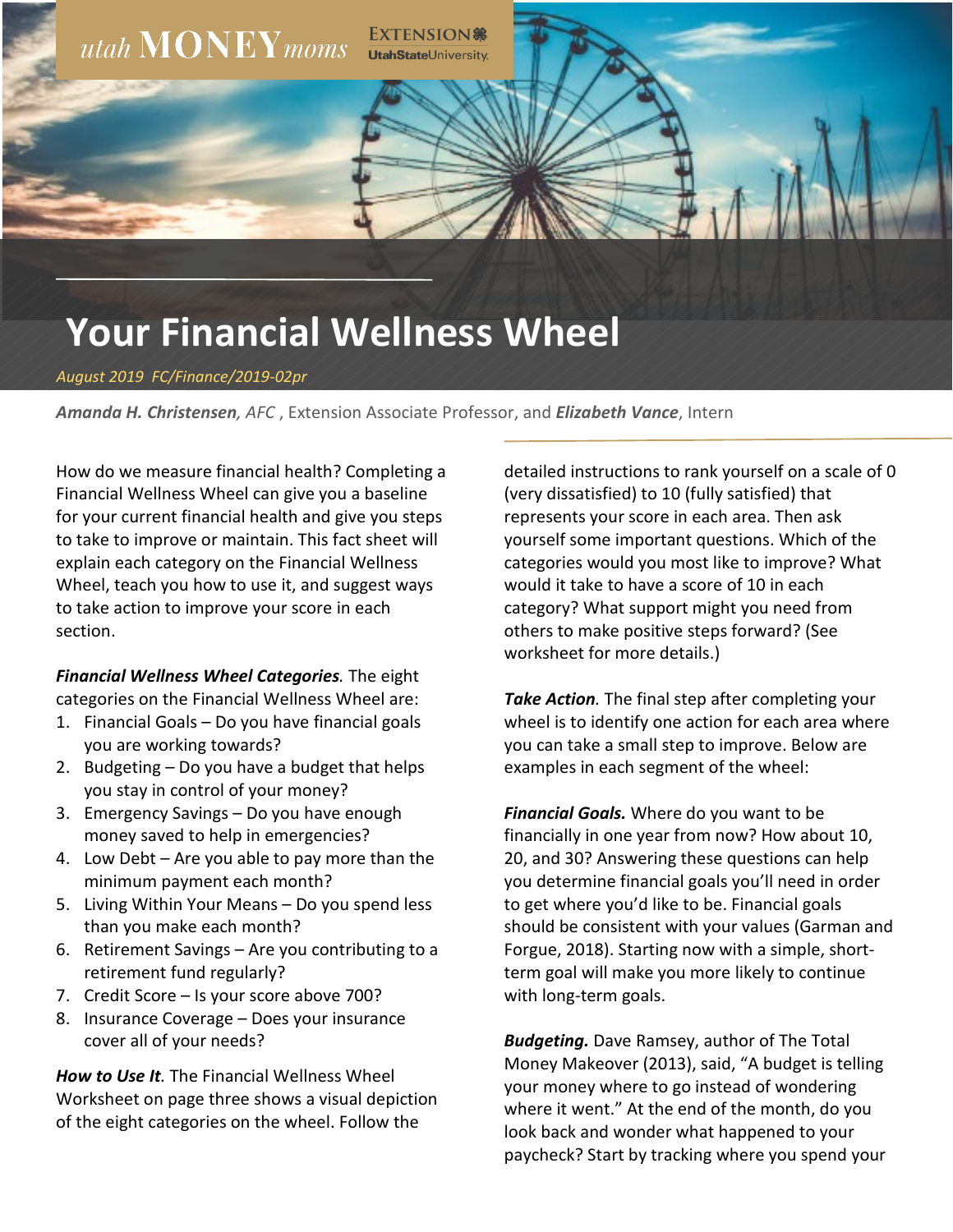money for 1 month. Identify areas you need to improve. Then set realistic expectations. If you usually spend \$100 eating out, it may not be realistic to cut that to zero right away. Small adjustments can really add up.

*Emergency Savings*. Accumulating credit card debt should not be your emergency savings plan. Having 3 to 6 months' worth of expenses saved for emergencies will help you have financial peace of mind when everything else seems to be going wrong. If you don't have an emergency fund yet, start with a goal of saving \$1,000 as fast as you can. Make a commitment to yourself that this stash of cash won't be used for anything other than an emergency.

*Low Debt.* Have you come up with a plan to eliminate debt as fast as possible? Check out www.powerpay.org to set up a free, debt elimination plan. PowerPay™ helps you see all you owe in one place and provides you with a plan to pay off everything in the most efficient way-using power payments. When you pay off one debt, add that payment onto another debt payment to double up and soon you will be debt free.

*Living within Your Means.* Self-discipline is important to live within your means (Stanley and Danko, 2010). Waiting to save up for something you want to buy can be hard. But you'll never achieve your financial goals if you regularly overspend. If you find yourself living paycheck to paycheck, try looking at ways to reduce your expenses or increase your income.

*Retirement Savings.* The best thing to do for your retirement savings is start now (Garman and Forgue, 2018)! Even if you can only afford a small amount every month, starting small now is better than waiting until you have more later. Investing early means time is on your side.

*Credit Score.* There are five components that make up your credit score. Payment history, amount owed, length of credit history, new credit, and type of credit used. Payment history makes up the biggest section, about 35% of your credit score. To increase your credit score, making regular, on time

payments will make the biggest difference (Garman and Forgue, 2010).

*Insurance Coverage.* Take the time to review your insurance needs and decide what you need and don't need. If you have a major life event like getting married or having a baby, be sure to consider your insurance. Periodically evaluate your auto and home/renters insurance rates to be sure you're getting the best deal.

Review and update your Financial Wellness Wheel annually. For more real-life money smarts, resources, and tools view [www.utahmoneymoms.com.](http://www.utahmoneymoms.com/) Check out [www.finance.usu.edu](http://www.finance.usu.edu/) for more publications like this one.

## *References*

Garman, T. & Forgue, R. (2018). *Personal Finance.* Boston, MA: Cengage.

Ramsey, D. (2013). *The Total Money Makeover: A proven plan for financial fitness.* Nashville, Tenn.: Nelson.

Stanley, T. J., & Danko, W. D. (2010). *The Millionaire Next Door: The surprising secrets of America's wealthy* (1st Taylor Trade Pub. ed.). Lanham, Md.: Taylor Trade Pub.

### *Further Resources*

[www.utahmoneymoms.com](http://www.utahmoneymoms.com/) [www.finance.usu.edu](http://www.finance.usu.edu/)  [www.powerpay.org](http://www.powerpay.org/)

Utah State University is committed to providing an environment free from harassment and other forms of illegal discrimination based on race, color, religion, sex, national origin, age (40 and older), disability, and veteran's status. USU's policy also prohibits discrimination on the basis of sexual orientation in employment and academic related practices and decisions. Utah State University employees and students cannot, because of race, color, religion, sex, national origin, age, disability, or veteran's status, refuse to hire; discharge; promote; demote; terminate; discriminate in compensation; or discriminate regarding terms, privileges, or conditions of employment, against any person otherwise qualified. Employees and students also cannot discriminate in the classroom, residence halls, or in on/off campus, USU-sponsored events and activities. This publication is issued in furtherance of Cooperative Extension work, acts of May 8 and June 30, 1914, in cooperation with the U.S. Department of Agriculture, Kenneth L. White, Vice President for Extension and Agriculture, Utah State University.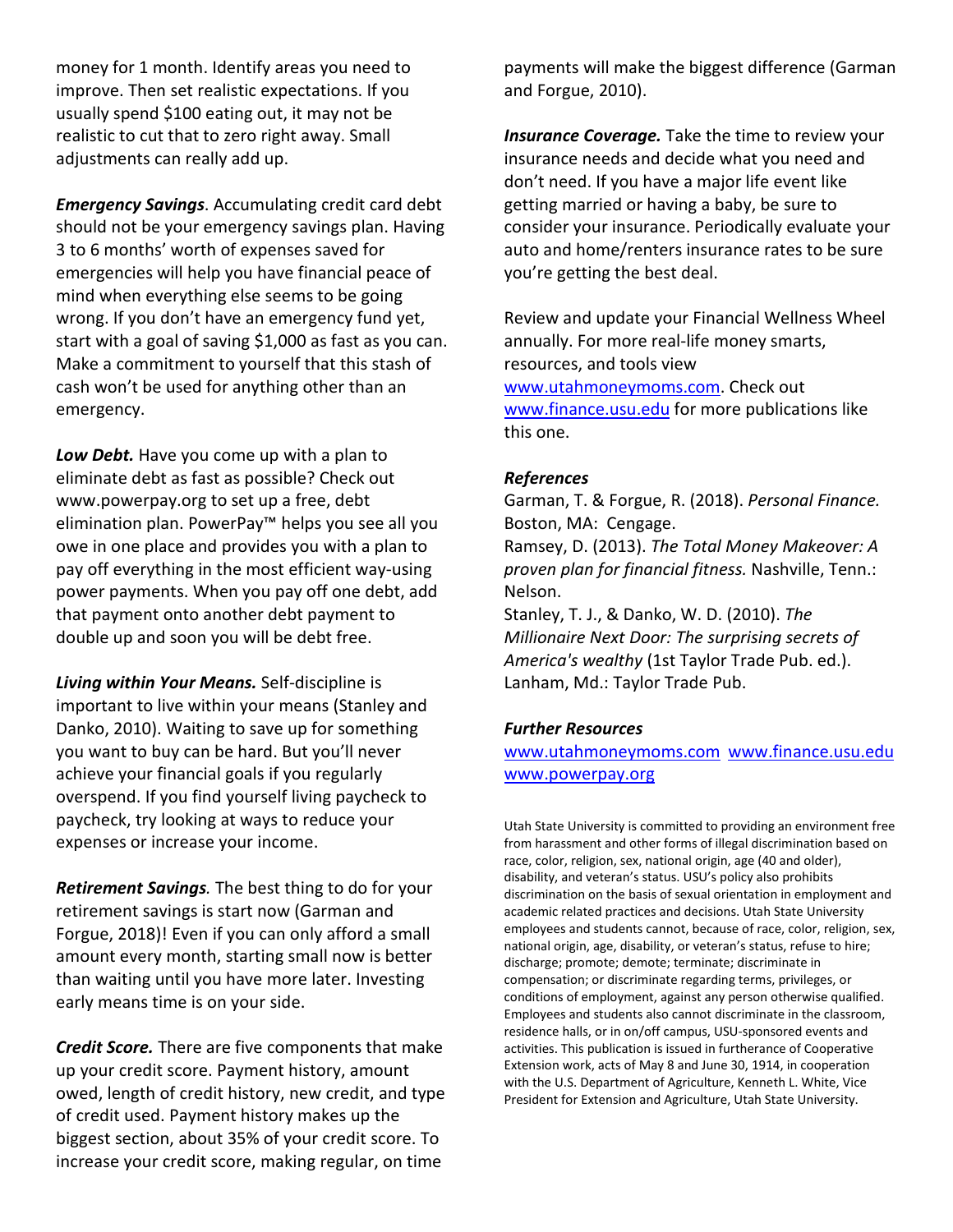# **FINANCIAL WELLNESS WHEEL WORKSHEET**

## **Notes:**

• Financial wellness is personal and unique to each individual - what may be satisfying or balanced for some may be stressful or incomplete for others.

• This exercise is intended to raise awareness about financial health. It also helps clarify areas for financial goal-setting. It is not intended to provide a complete financial plan.



### **INSTRUCTIONS:**

- 1. Review the 8 categories on the Financial Wellness Wheel. The combined categories should create a view of a balanced financial life. If necessary, split category segments to add in something that is missing, or relabel an area to make it more meaningful for you. Examples of changes are:
	- 1. **Living within your means:** Split "Living within your means" into separate categories. Add a category for "Housing". Is your rent/mortgage payment enabling you to live within your means?
	- 2. **Financial goals:** Split this category into three segments. Add segments for "Long-term", "Mid-term", and "Short-term" goals.
	- 3. **Credit score:** Split this category into two segments. Add a segment for "Credit report". Have you reviewed your credit report recently? Have you corrected any needed mistakes?
	- 4. Other categories to add could include "Investments", "Financial security", "Charitable giving", "Organizing financial paperwork", or "Acquiring financial knowledge".